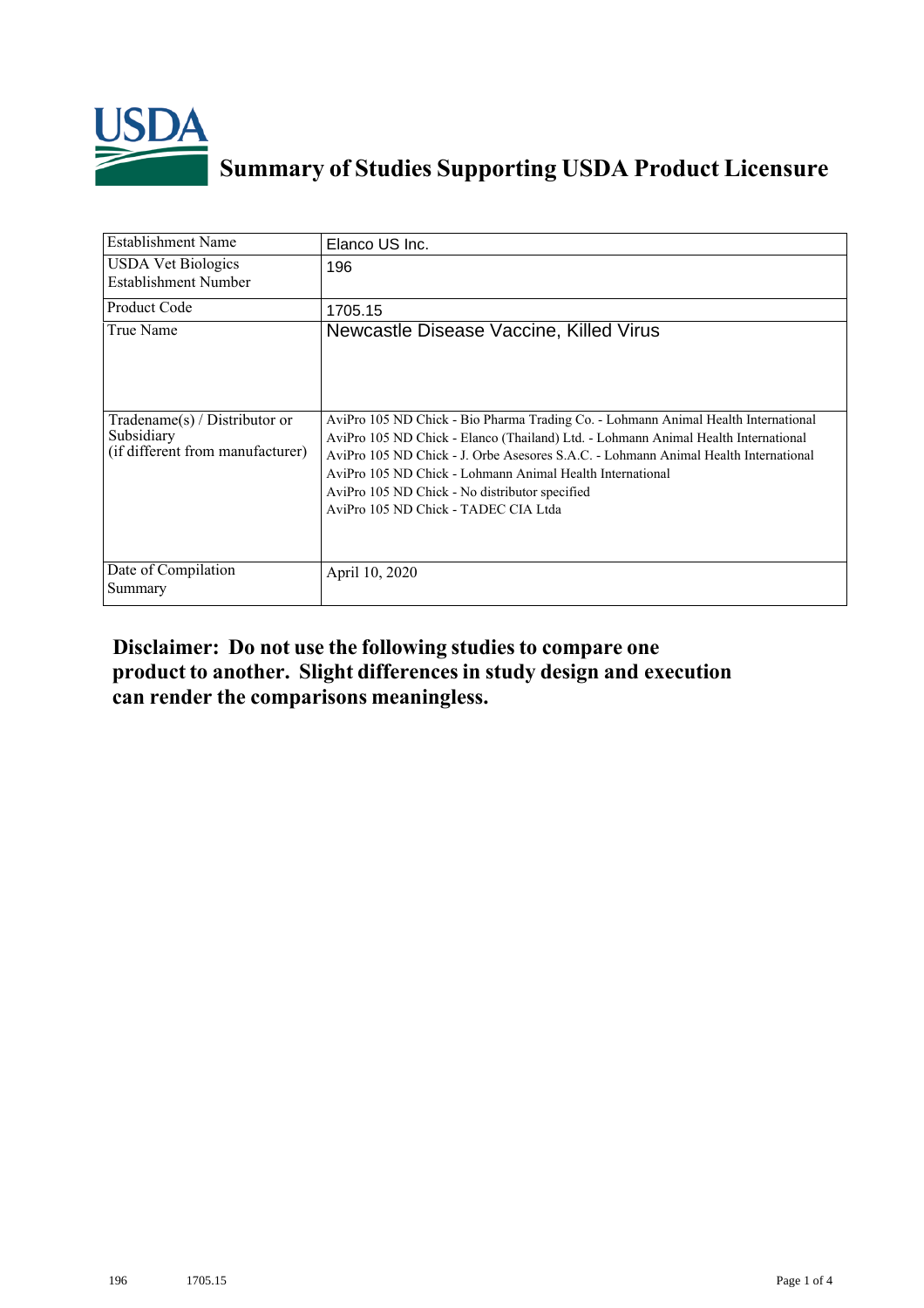| <b>Study Type</b>              | Efficacy                                                                                                                                                                                                                                                                                                                    |
|--------------------------------|-----------------------------------------------------------------------------------------------------------------------------------------------------------------------------------------------------------------------------------------------------------------------------------------------------------------------------|
| <b>Pertaining to</b>           | Newcastle disease virus (NDV)                                                                                                                                                                                                                                                                                               |
| <b>Study Purpose</b>           | To demonstrate efficacy against NDV                                                                                                                                                                                                                                                                                         |
| <b>Product Administration</b>  | Subcutaneous                                                                                                                                                                                                                                                                                                                |
| <b>Study Animals</b>           | Chicken                                                                                                                                                                                                                                                                                                                     |
| <b>Challenge Description</b>   |                                                                                                                                                                                                                                                                                                                             |
| <b>Interval observed after</b> |                                                                                                                                                                                                                                                                                                                             |
| challenge                      |                                                                                                                                                                                                                                                                                                                             |
| <b>Results</b>                 | Study data were evaluated by USDA-APHIS prior to product<br>licensure and met regulatory standards for acceptance at the time<br>of submission. No data are published because this study was<br>submitted to USDA-APHIS prior to January 1, 2007, and APHIS<br>only requires publication of data submitted after that date. |
| <b>USDA Approval Date</b>      | October 17, 1990                                                                                                                                                                                                                                                                                                            |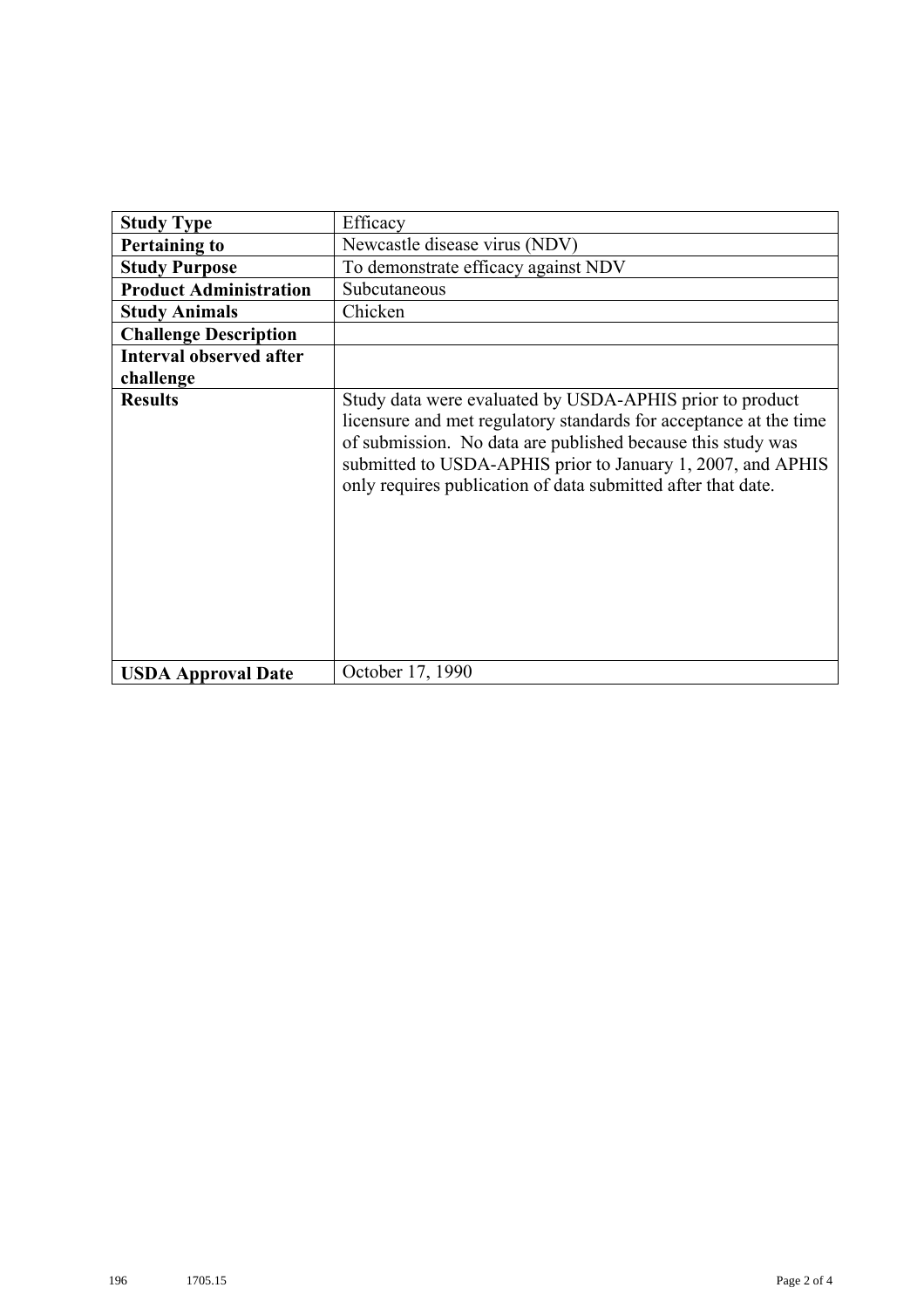| <b>Study Type</b>              | Efficacy                                                                                                                                                                                                                                                                                                                    |
|--------------------------------|-----------------------------------------------------------------------------------------------------------------------------------------------------------------------------------------------------------------------------------------------------------------------------------------------------------------------------|
| <b>Pertaining to</b>           | Newcastle disease virus (NDV)                                                                                                                                                                                                                                                                                               |
| <b>Study Purpose</b>           | To demonstrate efficacy against NDV in conjunction with the                                                                                                                                                                                                                                                                 |
|                                | intraocular application of Newcastle Disease Vaccine, B1 Type,                                                                                                                                                                                                                                                              |
|                                | B1 Strain, Live Virus                                                                                                                                                                                                                                                                                                       |
| <b>Product Administration</b>  | Subcutaneous                                                                                                                                                                                                                                                                                                                |
| <b>Study Animals</b>           | Chicken                                                                                                                                                                                                                                                                                                                     |
| <b>Challenge Description</b>   |                                                                                                                                                                                                                                                                                                                             |
| <b>Interval observed after</b> |                                                                                                                                                                                                                                                                                                                             |
| challenge                      |                                                                                                                                                                                                                                                                                                                             |
| <b>Results</b>                 | Study data were evaluated by USDA-APHIS prior to product<br>licensure and met regulatory standards for acceptance at the time<br>of submission. No data are published because this study was<br>submitted to USDA-APHIS prior to January 1, 2007, and APHIS<br>only requires publication of data submitted after that date. |
| <b>USDA Approval Date</b>      | October 17, 1990                                                                                                                                                                                                                                                                                                            |